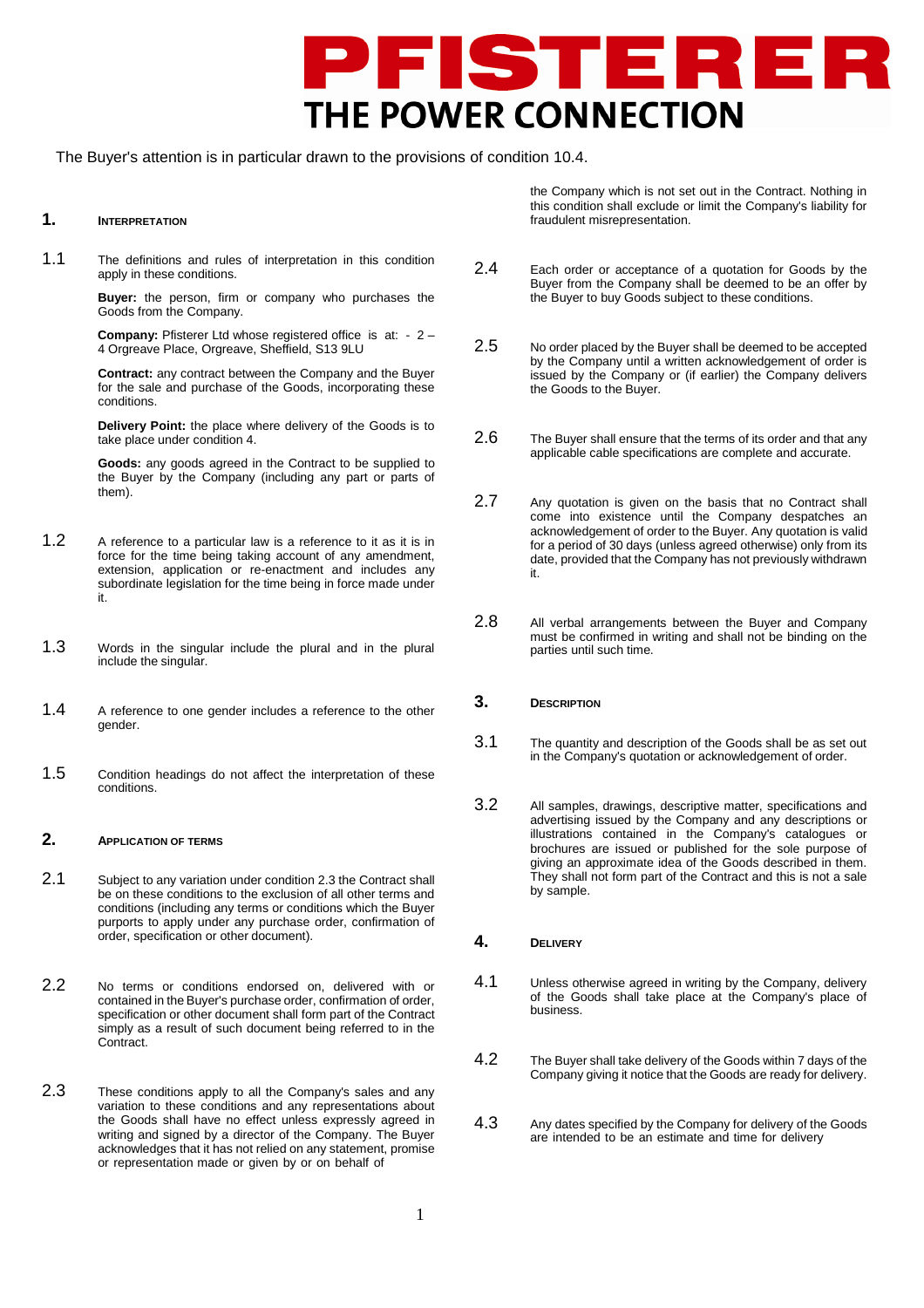shall not be made of the essence by notice. If no dates are so specified, delivery shall be within a reasonable time.

- 4.4 Subject to the other provisions of these conditions the Company shall not be liable for any direct, indirect or consequential loss (all three of which terms include, without limitation, pure economic loss, loss of profits, loss of business, depletion of goodwill and similar loss), costs, damages, charges or expenses caused directly or indirectly by any delay in the delivery of the Goods (even if caused by the Company's negligence), nor shall any delay entitle the Buyer to terminate or rescind the Contract unless such delay exceeds [180] days.
- 4.5 If for any reason the Buyer fails to accept delivery of any of the Goods when they are ready for delivery, or the Company is unable to deliver the Goods on time because the Buyer has not provided appropriate instructions, documents, licences or authorisations:
	- (a) risk in the Goods shall pass to the Buyer (including for loss or damage caused by the Company's negligence);
	- (b) the Goods shall be deemed to have been delivered; and
	- (c) the Company may store the Goods until delivery, whereupon the Buyer shall be liable for all related costs and expenses (including, without limitation, storage and insurance).
- 4.6 The Buyer shall provide at the Delivery Point and at its expense adequate and appropriate equipment and manual labour for loading the Goods.
- 4.7 If the Company delivers to the Buyer a quantity of Goods of up to 5% more or less than the quantity accepted by the Company, the Buyer shall not be entitled to object to or reject the Goods or any of them by reason of the surplus or shortfall and shall pay for such goods at the pro rata Contract rate.
- 4.8 The Company may deliver the Goods by separate instalments. Each separate instalment shall be invoiced and paid for in accordance with the provisions of the Contract.
- 4.9 Each instalment shall be a separate Contract and no cancellation or termination of any one Contract relating to an instalment shall entitle the Buyer to repudiate or cancel any other Contract or instalment.

### **5. NON-DELIVERY**

- 5.1 The quantity of any consignment of Goods as recorded by the Company on despatch from the Company's place of business shall be conclusive evidence of the quantity received by the Buyer on delivery unless the Buyer can provide conclusive evidence proving the contrary.
- 5.2 The Company shall not be liable for any non-delivery of Goods (even if caused by the Company's negligence) unless the Buyer gives written notice to the Company of the non- delivery within 30 days of the date when the Goods would in the ordinary course of events have been received.

5.3 Any liability of the Company for non-delivery of the Goods shall be limited to replacing the Goods within a reasonable time or issuing a credit note at the pro rata Contract rate against any invoice raised for such Goods.

#### **6. RISK/TITLE**

- 6.1 The Goods are at the risk of the Buyer from the time of delivery unless otherwise agreed 7 days after given notice that goods are ready
- 6.2 Ownership of the Goods shall not pass to the Buyer until the Company has received in full (in cash or cleared funds) all sums due to it in respect of:
	- (a) the Goods; and
	- (b) all other sums which are or which become due to the Company from the Buyer on any account.
- 6.3 Until ownership of the Goods has passed to the Buyer, the Buyer shall:
	- (a) hold the Goods on a fiduciary basis as the Company's bailee;
	- (b) store the Goods (at no cost to the Company) separately from all other goods of the Buyer or any third party in such a way that they remain readily identifiable as the Company's property;
	- (c) not destroy, deface or obscure any identifying mark or packaging on or relating to the Goods; and
	- (d) maintain the Goods in satisfactory condition and keep them insured on the Company's behalf for their full price against all risks to the reasonable satisfaction of the Company. On request the Buyer shall produce the policy of insurance to the Company.
- 6.4 The Buyer may resell the Goods before ownership has passed to it solely on the following conditions:
	- (a) any sale shall be effected in the ordinary course of the Buyer's business at market value; and
	- (b) any such sale shall be a sale of the Company's property on the Buyer's own behalf and the Buyer shall deal as principal when making such a sale.
- 6.5 The Buyer's right to possession of the Goods shall terminate immediately if:
	- (a) the Buyer has a bankruptcy order made against him or makes an arrangement or composition with his creditors, or otherwise takes the benefit of any statutory provision for the time being in force for the relief of insolvent debtors, or (being a body corporate) convenes a meeting of creditors (whether formal or informal), or enters into liquidation (whether voluntary or compulsory) except a solvent voluntary liquidation for the purpose only of reconstruction or amalgamation, or has a receiver and/or manager, administrator or administrative receiver appointed of its undertaking or any part thereof, or documents are filed with the court for the appointment of an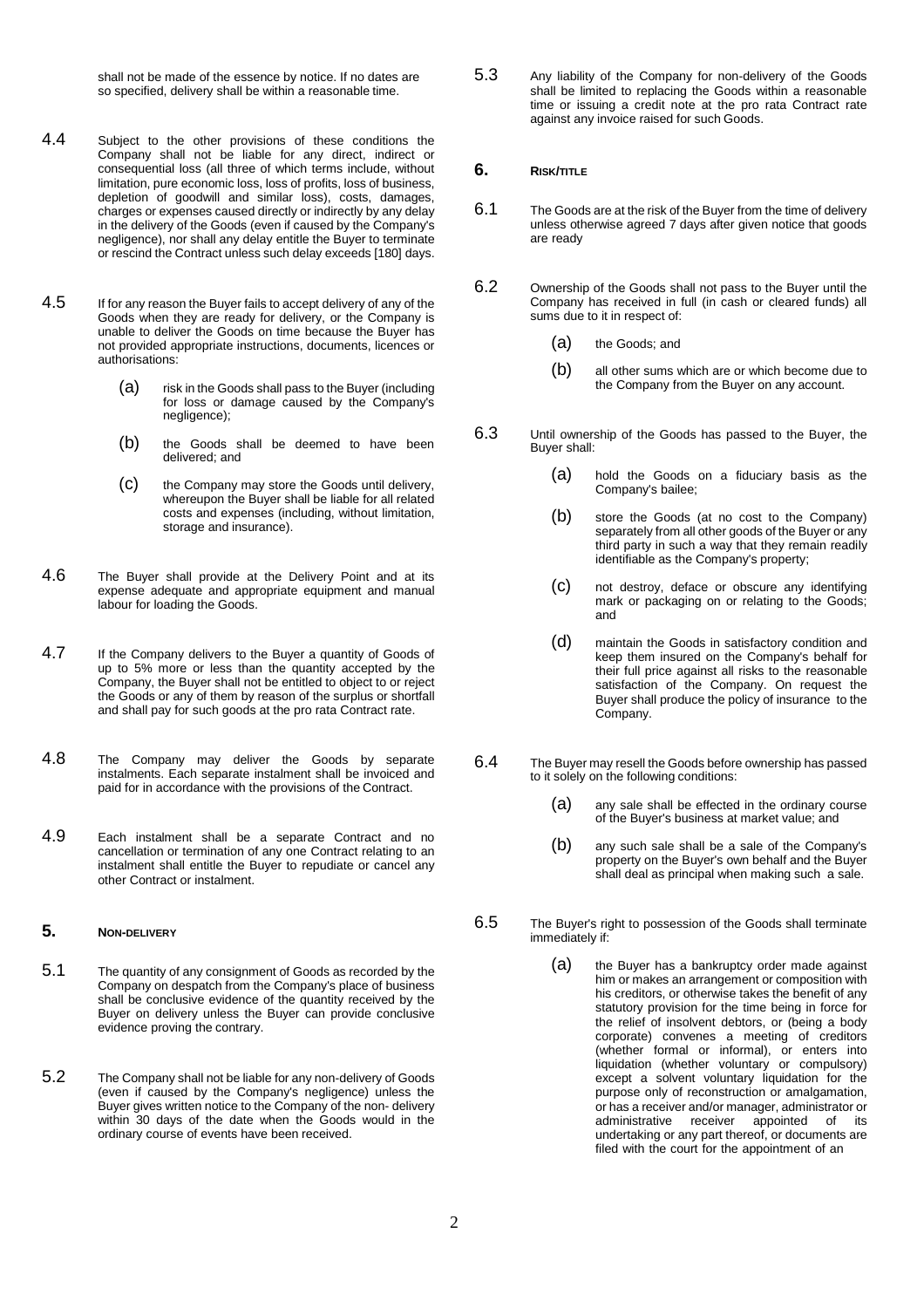administrator of the Buyer or notice of intention to appoint an administrator is given by the Buyer or its directors or by a qualifying floating charge holder (as defined in paragraph 14 of Schedule B1 to the Insolvency Act 1986), or a resolution is passed or a petition presented to any court for the winding-up of the Buyer or for the granting of an administration order in respect of the Buyer, or any proceedings are commenced relating to the insolvency or possible insolvency of the Buyer; or

- (b) the Buyer suffers or allows any execution, whether legal or equitable, to be levied on his/its property or obtained against him/it, or fails to observe or perform any of his/its obligations under the Contract or any other contract between the Company and the Buyer, or is unable to pay its debts within the meaning of section 123 of the Insolvency Act 1986 or the Buyer ceases to trade; or
- (c) the Buyer encumbers or in any way charges any of the Goods.
- 6.6 The Company shall be entitled to recover payment for the Goods notwithstanding that ownership of any of the Goods has not passed from the Company.
- 6.7 The Buyer grants the Company, its agents and employees an irrevocable licence at any time to enter any premises where the Goods are or may be stored in order to inspect them, or, where the Buyer's right to possession has terminated, to recover them.
- 6.8 Where the Company is unable to determine whether any Goods are the goods in respect of which the Buyer's right to possession has terminated, the Buyer shall be deemed to have sold all goods of the kind sold by the Company to the Buyer in the order in which they were invoiced to the Buyer.
- 6.9 On termination of the Contract, howsoever caused, the Company's (but not the Buyer's) rights contained in this condition 6 shall remain in effect.
- **7. PRICE**
- 7.1 Unless otherwise agreed by the Company in writing, the price for the Goods shall be the price set out in the Company's price list published on the date of delivery or deemed delivery.
- 7.2 The price for the Goods shall be exclusive of any value added tax, duty and all costs or charges in relation to packaging, loading, unloading, carriage and insurance, all of which amounts the Buyer shall pay in addition when it is due to pay for the Goods.

#### **8. PAYMENT**

8.1 Subject to condition 8.4, payment of the price for the Goods is due in pounds sterling (subject to condition 8.7) within 30 days of the date of the Company's invoice relating to those goods (unless agreed in writing by the Company in which case the exchange rate of any Swiss bank shall be applied on the date of the Company's invoice).

- 8.2 Time for payment shall be of the essence.
- 8.3 No payment shall be deemed to have been received until the Company has received cleared funds.
- 8.4 All payments payable to the Company under the Contract shall become due immediately on its termination despite any other provision.
- 8.5 The Buyer shall make all payments due under the Contract in full without any deduction whether by way of set-off, counterclaim, discount, abatement or otherwise unless the Buyer has a valid court order requiring an amount equal to such deduction to be paid by the Company to the Buyer.
- 8.6 If the Buyer fails to pay the Company any sum due pursuant to the Contract, the Buyer shall be liable to pay interest to the Company on such sum from the due date for payment at the annual rate of 2% above the base lending rate from time to time of Barclays Bank plc, accruing on a daily basis until payment is made, whether before or after any judgment. The Company reserves the right to claim interest under the Late Payment of Commercial Debts (Interest) Act 1998.
- 8.7 Where delivery of the Goods is to be outside of the UK the Buyer shall pay:
	- (a) 40% of the Contract Price immediately upon the Company confirming the placement of the order;
	- (b) 40% of the Contract Price at delivery; and
	- (c) 20% within 60 days from the date of delivery.
- **9. QUALITY**
- 9.1 Where the Company is not the manufacturer of the Goods, the Company shall endeavour to transfer to the Buyer the benefit of any warranty or guarantee given to the Company.
- 9.2 The Company warrants that (subject to the other provisions of these conditions) on delivery[, and for a period of [12] months from the date of delivery,] the Goods shall:
	- (a) be of satisfactory quality within the meaning of the Sale of Goods Act 1979; and
	- (b) be reasonably fit for the manufacturer's intended purpose.
- 9.3 The Company shall not be liable for a breach of any of the warranties in condition 9.2 unless:
	- (a) the Buyer gives written notice of the defect to the Company, and, if the defect is as a result of damage in transit to the carrier, within 30 days of the time when the Buyer discovers or ought to have discovered the defect; and
	- (b) the Company is given a reasonable opportunity after receiving the notice of examining such Goods and the Buyer (if asked to do so by the Company) returns such Goods to the Company's place of business at the Company's cost for the examination to take place there.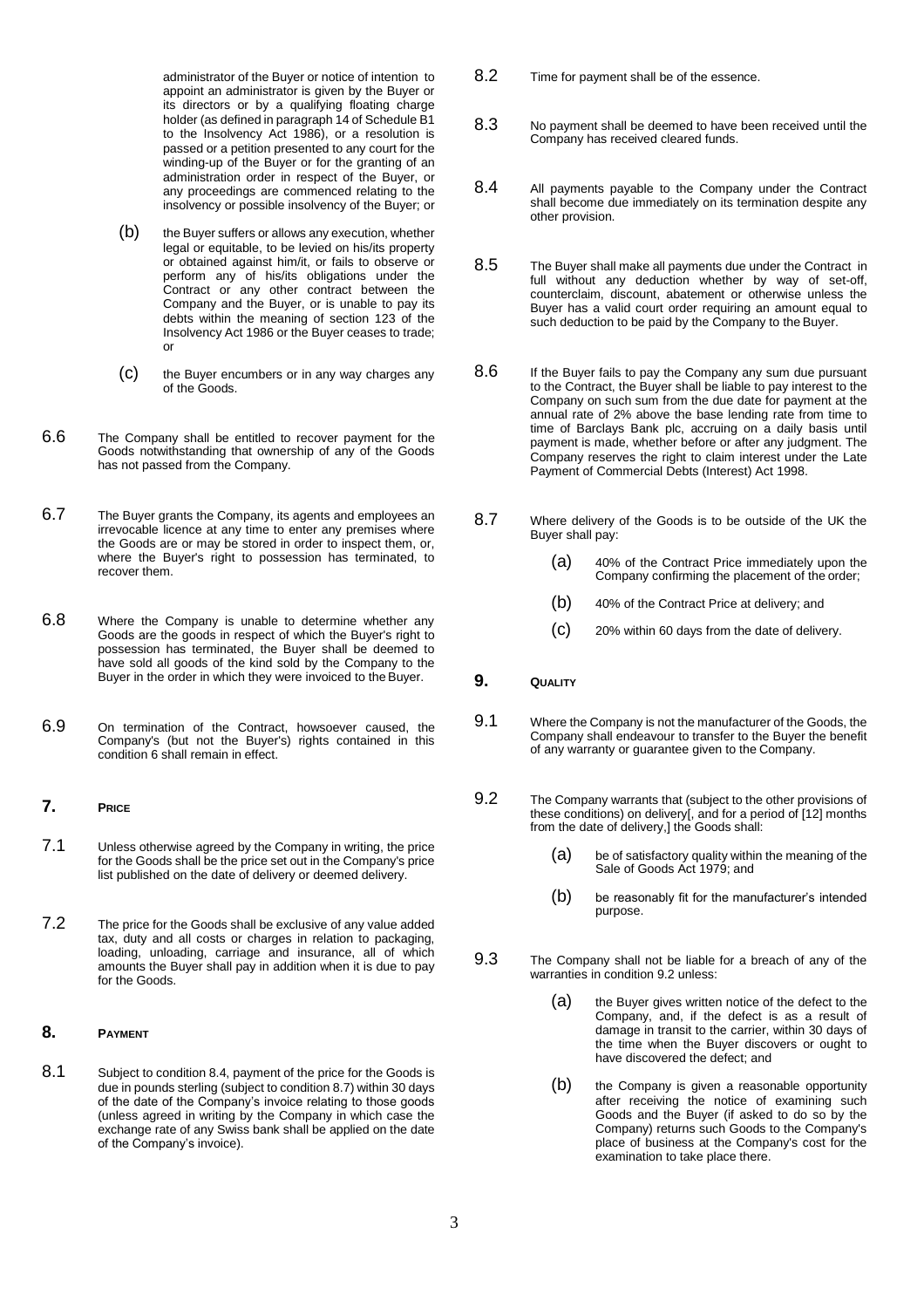- 9.4 The Company shall not be liable for a breach of any of the warranties in condition 9.2 if:
	- (a) the Buyer makes any further use of such Goods after giving such notice; or
	- (b) the defect arises because the Buyer failed to follow the Company's oral or written instructions as to the storage, installation, commissioning, use or maintenance of the Goods or (if there are none) good trade practice; or
	- (c) the Buyer alters or repairs such Goods without the written consent of the Company.
- 9.5 Subject to condition 9.3 and condition 9.4, if any of the Goods do not conform with any of the warranties in condition 9.2 the Company shall at its option repair or replace such Goods (or the defective part) or refund the price of such Goods at the pro rata Contract rate provided that, if the Company so requests, the Buyer shall, at the Company's expense, return the Goods or the part of such Goods which is defective to the Company.
- 9.6 If the Company complies with condition 9.5 it shall have no further liability for a breach of any of the warranties in condition 9.2 in respect of such Goods.
- 9.7 Any Goods replaced shall belong to the Company and any repaired or replacement Goods shall be guaranteed on these terms for the unexpired portion of the [12] month period.

## **10. LIMITATION OF LIABILITY**

- 10.1 Subject to condition 4, condition 5 and condition 9, the following provisions set out the entire financial liability of the Company (including any liability for the acts or omissions of its employees, agents and sub-contractors) to the Buyer in respect of:
	- (a) any breach of these conditions;
	- (b) any use made or resale by the Buyer of any of the Goods, or of any product incorporating any of the Goods; and
	- (c) any representation, statement or tortious act or omission including negligence arising under or in connection with the Contract.
- 10.2 All warranties, conditions and other terms implied by statute or common law (save for the conditions implied by section 12 of the Sale of Goods Act 1979) are, to the fullest extent permitted by law, excluded from the Contract.
- 10.3 Nothing in these conditions excludes or limits the liability of the Company:
	- (a) for death or personal injury caused by the Company's negligence; or
	- (b) under section 2(3), Consumer Protection Act 1987; or
	- (c) for any matter which it would be illegal for the Company to exclude or attempt to exclude its liability; or
	- (d) for fraud or fraudulent misrepresentation.
- 10.4 Subject to condition 10.2 and condition 10.3:
	- (a) the Company's total liability in contract, tort (including negligence or breach of statutory duty), misrepresentation, restitution or otherwise, arising<br>in connection with the performance or with the performance or contemplated performance of the Contract shall be limited to the 10% of the Contract price; and
	- (b) the Company shall not be liable to the Buyer for:
		- (i) [loss of profit];
		- (ii) [loss of business]; or
		- (iii) [depletion of goodwill];

in each case whether direct, indirect or consequential, or [any claims for consequential compensation whatsoever (howsoever caused) which arise out of or in connection with the Contract.

### **11. ASSIGNMENT**

- 11.1 The Company may assign the Contract or any part of it to any person, firm or company.
- 11.2 The Buyer shall not be entitled to assign the Contract or any part of it without the prior written consent of the Company.

# **12. FORCE MAJEURE**

The Company reserves the right to defer the date of delivery or to cancel the Contract or reduce the volume of the Goods ordered by the Buyer (without liability to the Buyer) if it is prevented from or delayed in the carrying on of its business due to circumstances beyond the reasonable control of the Company including, without limitation, acts of God, governmental actions, war or national emergency, acts of terrorism, protests, riot, civil commotion, fire, explosion, flood, epidemic, lock-outs, strikes or other labour disputes (whether or not relating to either party's workforce), or restraints or delays affecting carriers or inability or delay in obtaining supplies of adequate or suitable materials, provided that, if the event in question continues for a continuous period in excess of 60 days, the Buyer shall be entitled to give notice in writing to the Company to terminate the Contract.

# **13. GENERAL**

- 13.1 Each right or remedy of the Company under the Contract is without prejudice to any other right or remedy of the Company whether under the Contract or not.
- 13.2 If any provision of the Contract is found by any court, tribunal or administrative body of competent jurisdiction to be wholly or partly illegal, invalid, void, voidable, unenforceable or unreasonable it shall to the extent of such illegality, invalidity, voidness, voidability, unenforceability or unreasonableness be deemed severable and the remaining provisions of the Contract and the remainder of such provision shall continue in full force and effect.